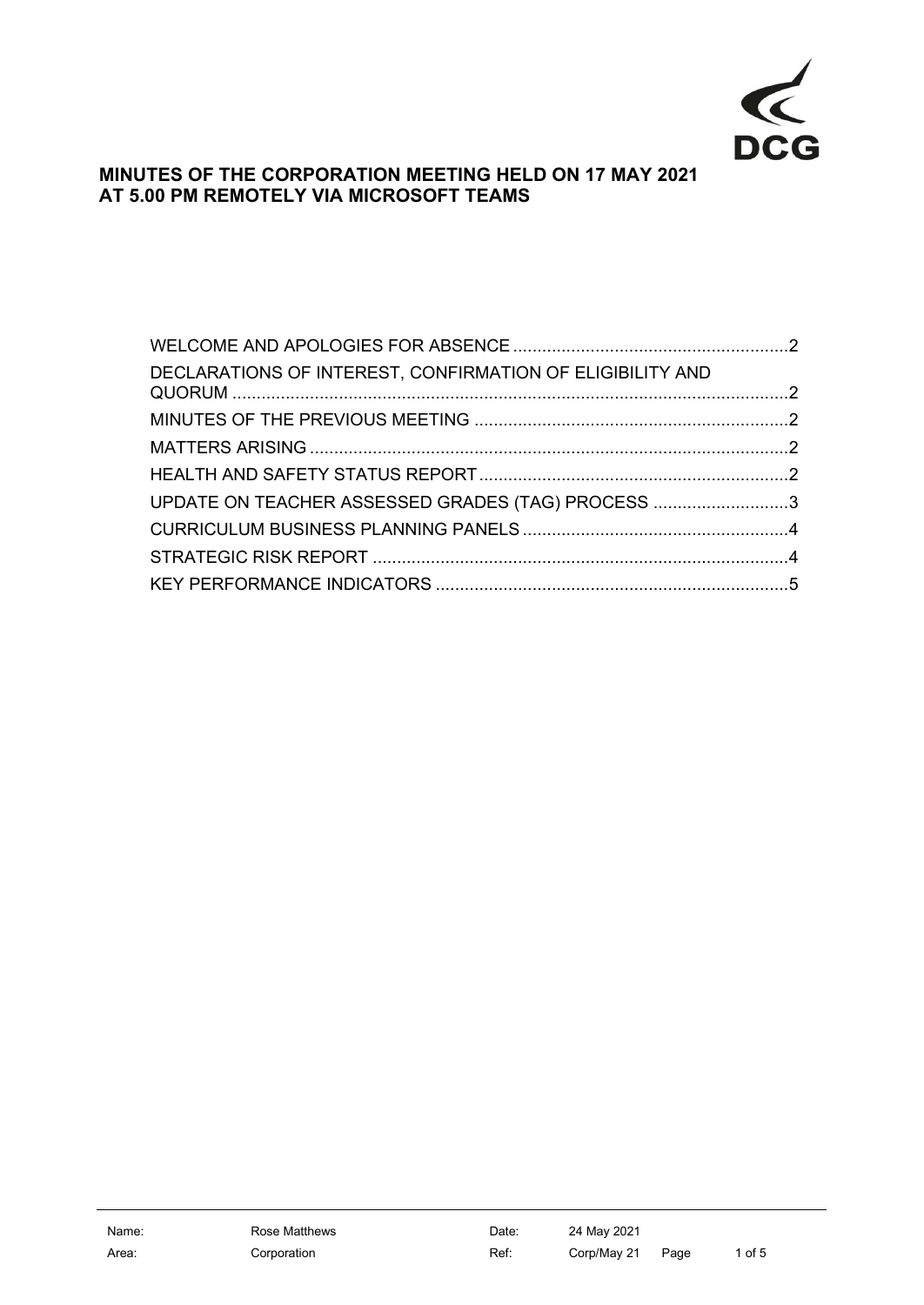

# **MINUTES OF THE CORPORATION MEETING HELD ON MONDAY 17 MAY 2021 AT 5.00 PM REMOTELY VIA MICROSOFT TEAMS**

<span id="page-1-4"></span><span id="page-1-3"></span><span id="page-1-2"></span><span id="page-1-1"></span><span id="page-1-0"></span>

| Present:       | Phil Dover (Chair), Alan Brady, Sue Bradley, John Clay, Andrew Cochrane,<br>Stuart Ellis, Mike Kapur, Martyn Marples, Jane McNeil, Graham Schuhmacher,<br>Kevin Slack, Mandie Stravino                                                                                                                                                                        |               |             |  |
|----------------|---------------------------------------------------------------------------------------------------------------------------------------------------------------------------------------------------------------------------------------------------------------------------------------------------------------------------------------------------------------|---------------|-------------|--|
| In attendance: | Robert Bamford, Richard Eaton, Kate Martin, Heather Simcox<br>Rose Matthews (Clerk)                                                                                                                                                                                                                                                                           |               |             |  |
|                | <b>PART ONE - GENERAL MINUTES</b>                                                                                                                                                                                                                                                                                                                             | <b>Action</b> | <b>Date</b> |  |
| 60/20-21       | <b>WELCOME AND APOLOGIES FOR ABSENCE</b>                                                                                                                                                                                                                                                                                                                      |               |             |  |
|                | Apologies for absence were received from Hazel Clint                                                                                                                                                                                                                                                                                                          |               |             |  |
| 61/20-21       | DECLARATIONS OF INTEREST, CONFIRMATION OF ELIGIBILITY<br><b>AND QUORUM</b>                                                                                                                                                                                                                                                                                    |               |             |  |
|                | All members were eligible, the meeting was quorate and there were no new<br>declarations of interest.                                                                                                                                                                                                                                                         |               |             |  |
| 62/20-21       | <b>MINUTES OF THE PREVIOUS MEETING HELD ON 22 MARCH 2021</b>                                                                                                                                                                                                                                                                                                  |               |             |  |
|                | APPROVED: The minutes of the meeting held on 22 March 2021<br>were formally approved and signed as a true and accurate record.                                                                                                                                                                                                                                |               |             |  |
| 63/20-21       | <b>MATTERS ARISING</b>                                                                                                                                                                                                                                                                                                                                        |               |             |  |
|                | There were no matters arising.                                                                                                                                                                                                                                                                                                                                |               |             |  |
| 64/20-21       | <b>HEALTH AND SAFETY STATUS REPORT</b>                                                                                                                                                                                                                                                                                                                        |               |             |  |
|                | The Head of Health and Safety provided an overview of his report to the<br>Board.                                                                                                                                                                                                                                                                             |               |             |  |
|                | This summarised compliance against policies and procedures and<br>health and safety training.                                                                                                                                                                                                                                                                 |               |             |  |
|                | Self-inspection checklists had been successfully introduced for all<br>departments, with many already completed. The Health and Safety<br>team had commenced management inspections, which were to be<br>followed up with management audits. The key focus for the audits<br>being first-aid provision, stress management and accident/incident<br>reporting. |               |             |  |
|                | Covid cases continued to decline from the report presented at the<br>previous meeting.                                                                                                                                                                                                                                                                        |               |             |  |
|                | The breakdown of recorded accidents and incidents was discussed.<br>There were no RIDDOR reportable incidents or HSE enforcement since<br>the last report was presented.                                                                                                                                                                                      |               |             |  |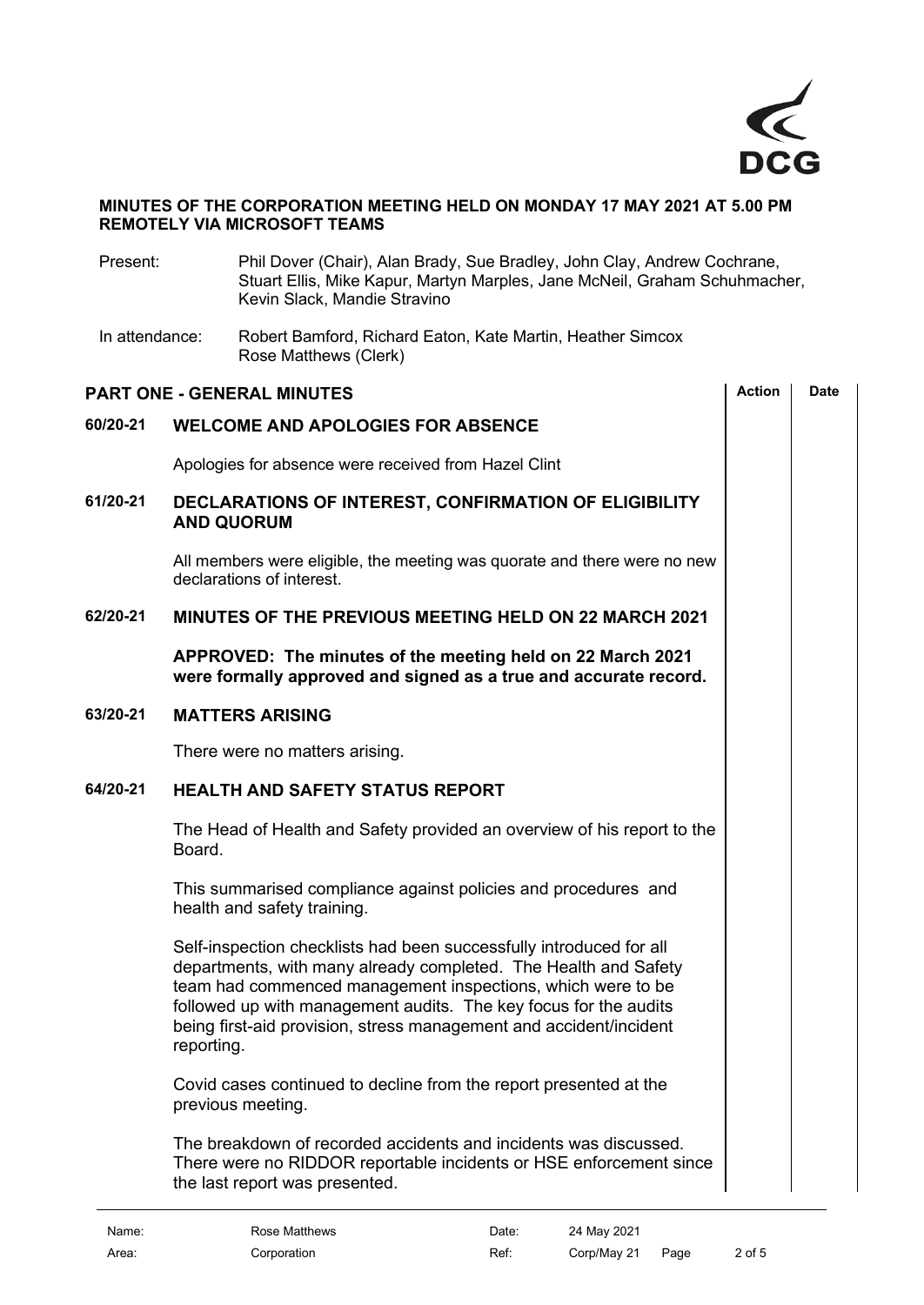The Chair acknowledged the positive report, but noted this could change as more staff returned to site.

## **65/20-21 UPDATE ON TEACHER ASSESSED GRADES (TAG) PROCESS**

<span id="page-2-0"></span>The Vice Principal outlined the process for the Teacher Assessed Grades (TAGs), which was currently underway.

The team were working towards an internal deadline of 11 June, with final submission to the awarding bodies by 18 June. The methodology and processes were being reviewed with each qualification.

The Mini Exam Boards had commenced today for each individual subject at GCSE and A Level, with six assessments counting towards each. The vocational qualifications were more complicated and multifaceted- dependent upon the awarding body.

Although the student can't be given the grade during the process, the student is continually kept updated on where they are in the process and can be offered an upgrade to work up to the next level.

A huge amount of time and work had gone into putting in place a robust system to store and record evidence to prepare for the tight turnaround to upload to examining bodies

Following submission on the 18 June, the Group will be informed by 21 June if any examining bodies wish to assess the College.

Some of the panels that commenced today, would have to be revisited in light of revisions received by awarding bodies on Friday.

Alan Brady noted the brief three-day period between submission to the examining bodies and indication of assessment visits and questioned how this could be reviewed so quickly. The general opinion was that they would already have good idea on which colleges they wanted to visit.

Alan questioned how in line the grading was in terms of previous performance and discussion took place around this. The Vice Principal explained where there was a cohort of students with lower entry or higher entry points the difference could be clearly justified. The College's own Level 2 student were doing well against their target grade based on their Year 11 results.

Members questioned how the teaching staff were dealing with the situation. It was confirmed they were handling the situation incredibly well, but there were complexities.

Members questioned the speculation around exam board refunds and a discussion ensued relating to the College's position, the impact on the teaching staff and their workload in carrying out the assessment, quality assurance and the subsequent appeals process.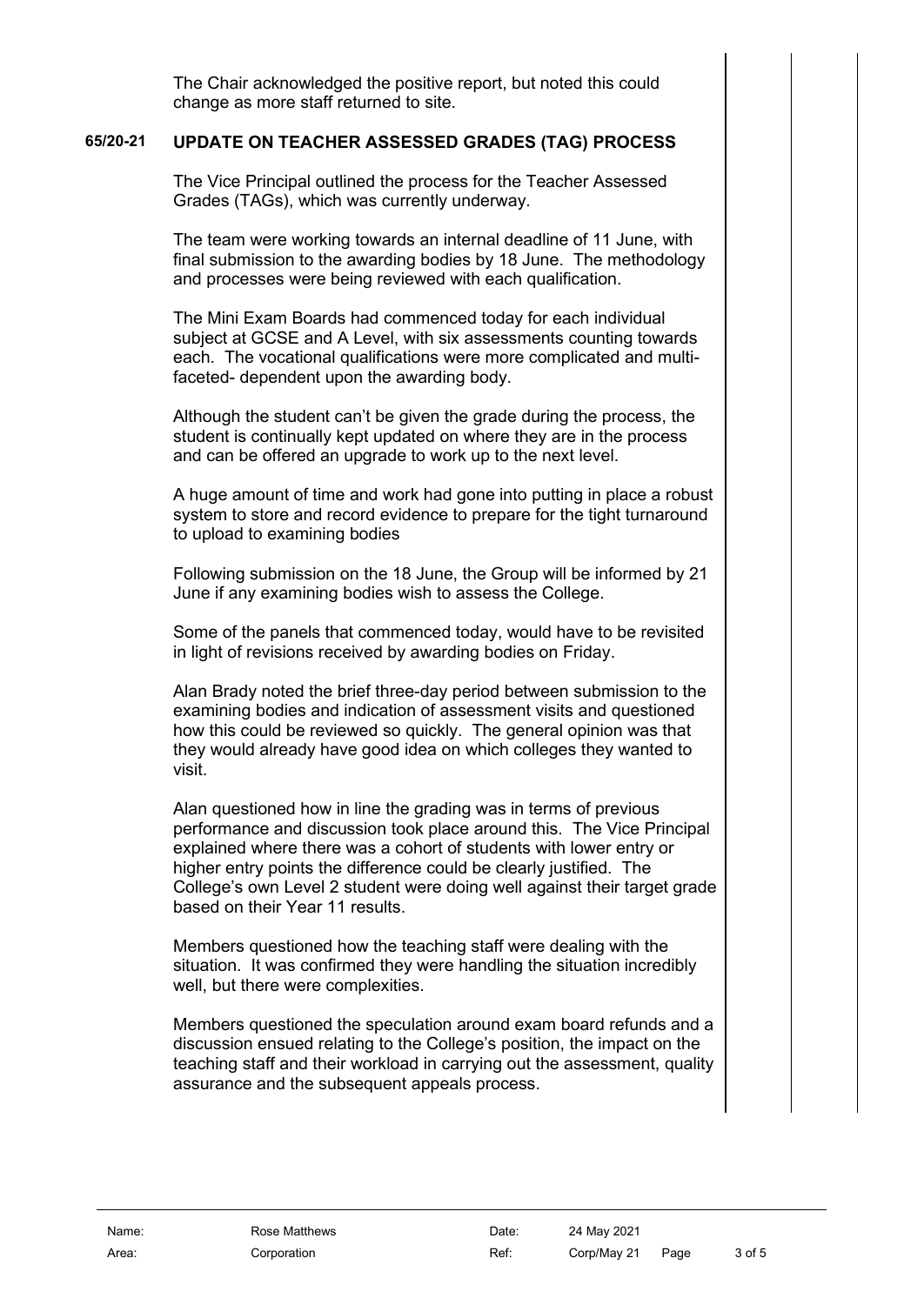## **66/20-21 CURRICULUM BUSINESS PLANNING PANELS**

<span id="page-3-0"></span>The Corporation Chair appraised other members on the Curriculum Business Planning Panels, which members of the Standards Committee had taken part in.

He explained the panels had involved a very thorough presentation by the manager of each area, which covered a number of aspects including; employer engagement, quality and performance, marketing, recruitment and admissions, funding and financial performance.

Some of the observations made were how fierce the competition was, engagement with employers to meet their needs through the Employment and Skills Board.

Alan Brady added he had attended the first set of meetings today and commented on the horizon gazing and future planning. He observed some of the management team were keen to speedily cover the financial aspects in their presentations however, he witnessed the Deputy Chief Executive pickup on this and challenge the budgets and contributions.

He commented the purpose of curriculum business planning was to identify the needs of the local labour market and then respond with an effective, and efficient, curriculum in order to meet the needs of the local economic area whilst maintaining the financial viability of our institution.

# **67/20-21 STRATEGIC RISK REPORT**

<span id="page-3-1"></span>Members received the Strategic Risk Monitoring Report which provided an update on high level risks identified on the Risk Register and a summary of current litigation being taken against the Group.

The Audit Committee Chair had been appraised of the key risks, as the next Audit Committee was not scheduled until June.

Members' attention was drawn to Risks 65, 43 and 68, all of which were high risk as a result of Covid-19.

The Committee Chair highlighted a new risk, 73, which related to the direct impact of the ongoing restructuring programme and resulted from the earlier risks raised.

Risk 72 had been escalated in relation to cyber security attacks in the FE sector.

Andrew Cochrane noted the risks remained red despite mitigations and questioned what internal processes were in place to identify, assess and monitor and continue to assess.

Members held a lengthy discussion about the risk management process and the key drivers. It was noted each area had its own risk register which fed up into the overarching corporate and HE registers. The Deputy Chief Executive explained mitigation was tested, but in some cases it may have no impact and a different approach is tried. The impact of Covid-19 would remain for some time.